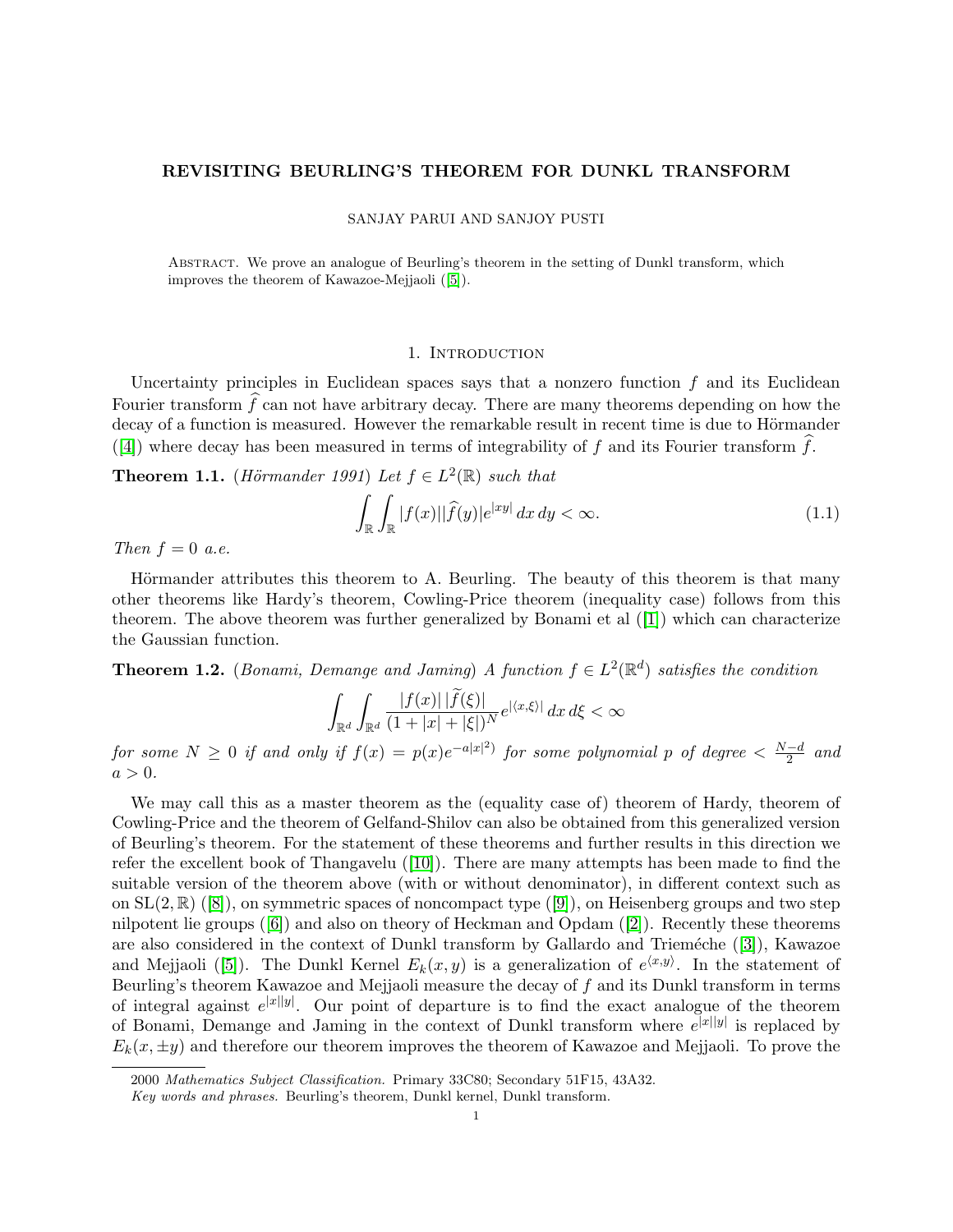theorem we adapt the proof of Bonami et al. The crux of the proof is the existance of convolution of a function with a radial function (thanks to [\[11\]](#page-9-9)) and the explicit expression of the translation of the heat kernel (see equation [\(3.1\)](#page-3-0)). These machinaries are not available in the theory of Heckman and Opdam. Even the explicit expression of the translation of the heat kernel is not available in semisimple Lie groups. As in the Euclidean case we obtain several corollaries to prove an analogue of Hardy's theorem, Gelfand-Shilov's theorem and Cowling-Price's theorem.

# 2. Preliminaries

Let  $\Sigma$  be a root system in  $\mathbb{R}^d$  and let G be the finite reflection group associated to the root system Σ. Let  $k : \Sigma \to \mathbb{C}$  be a multiplicity function i.e.,  $k : \Sigma \to \mathbb{C}$  is invariant under the action of the group G. For each  $\xi \in \mathbb{R}^d$  and a multiplicity function k, the Dunkl operator (which is a differential reflection operator) is given by

$$
T_{\xi}^{k} f(x) = \partial_{\xi} f(x) + \sum_{\alpha \in \Sigma^{+}} k(\alpha)(\alpha, \xi) \frac{f(x) - f(\sigma_{\alpha} x)}{(\alpha, x)}.
$$

We assume that our multiplicity functions are nonnegative, i.e.  $k(\alpha) \geq 0$  for all  $\alpha \in \Sigma$ . Then it is known that  $\xi \mapsto T_{\xi}^{k}$  is a commutative algebra of differential reflection operators.

**Definition 2.1.** The Dunkl kernel  $E_k(\cdot, y)$  for a fixed spectral parameter  $y \in \mathbb{C}^d$  is defined as the unique real analytic function such that

$$
T_{\xi}^{k}E_{k}(\cdot,y)=(\xi,y)E_{k}(\cdot,y) \text{ for all } \xi \in \mathbb{C}^{d}
$$

and  $E_k(0, y) = 1$ .

If  $k = 0$ , then  $E_0(x, y) = e^{(x, y)}$  for all  $x, y \in \mathbb{C}^d$ . It is known that there exists a probability measure  $\mu_x^k$  such that

$$
E_k(x, y) = \int_{\mathbb{R}^d} e^{(\xi, y)} d\mu_x^k(\xi)
$$

where  $\mu_x^k$  is supported in the closed ball  $B(0, ||x||)$ .

We have the following well known properties of the Dunkl kernel:

- (1)  $E_k(gz_1, gz_2) = E_k(z_1, z_2)$  for all  $g \in G$  and  $z_1, z_2 \in \mathbb{C}^d$ .
- (2)  $E_k(z_1, z_2) = E_k(z_2, z_1)$  for all  $z_1, z_2 \in \mathbb{C}^d$ .
- (3)  $|E_k(x, u + iv)| \le E_k(x, u)$  for all  $x, u, v \in \mathbb{R}^d$ .
- (4)  $E_k(x, y) \leq \max_{g \in G} e^{\langle x, gy \rangle}$ , for  $x, y \in \mathbb{R}^d$ .

(5) 
$$
|D_z^{\nu}E_k(x,z)| \le |x|^{\nu} \exp(|x||\Re z|)
$$
 where  $D_z^{\nu} = \frac{\partial^{|\nu|}}{\partial z_1^{\nu_1} \partial z_2^{\nu_2} \cdots \partial z_n^{\nu_n}}$ .

For  $z \in \mathbb{C}^d$ , let  $l(z) = z_1^2 + z_2^2 + \cdots + z_d^2$ . Then for  $z, w \in \mathbb{C}^d$  we have

<span id="page-1-0"></span>
$$
\int_{\mathbb{R}^d} E_k(z, x) E_k(w, x) e^{-\frac{|x|^2}{2}} w_k(x) dx = c_k e^{\frac{l(z) + l(w)}{2}} E_k(z, w)
$$
\n(2.1)

where  $c_k = \int_{\mathbb{R}^d} e^{-\frac{|x|^2}{2}} w_k(x) dx$ .

**Definition 2.2.** For a function  $f \in L^1(\mathbb{R}^d, w_k)$  the Dunkl transform is defined by

$$
\mathcal{D}_k f(\xi) = c_k^{-1} \int_{\mathbb{R}^d} f(x) E_k(-i\xi, x) w_k(x) dx
$$

where  $w_k(x) = \prod_{\alpha \in \Sigma^+} |(\alpha, x)|^{2k(\alpha)}$ .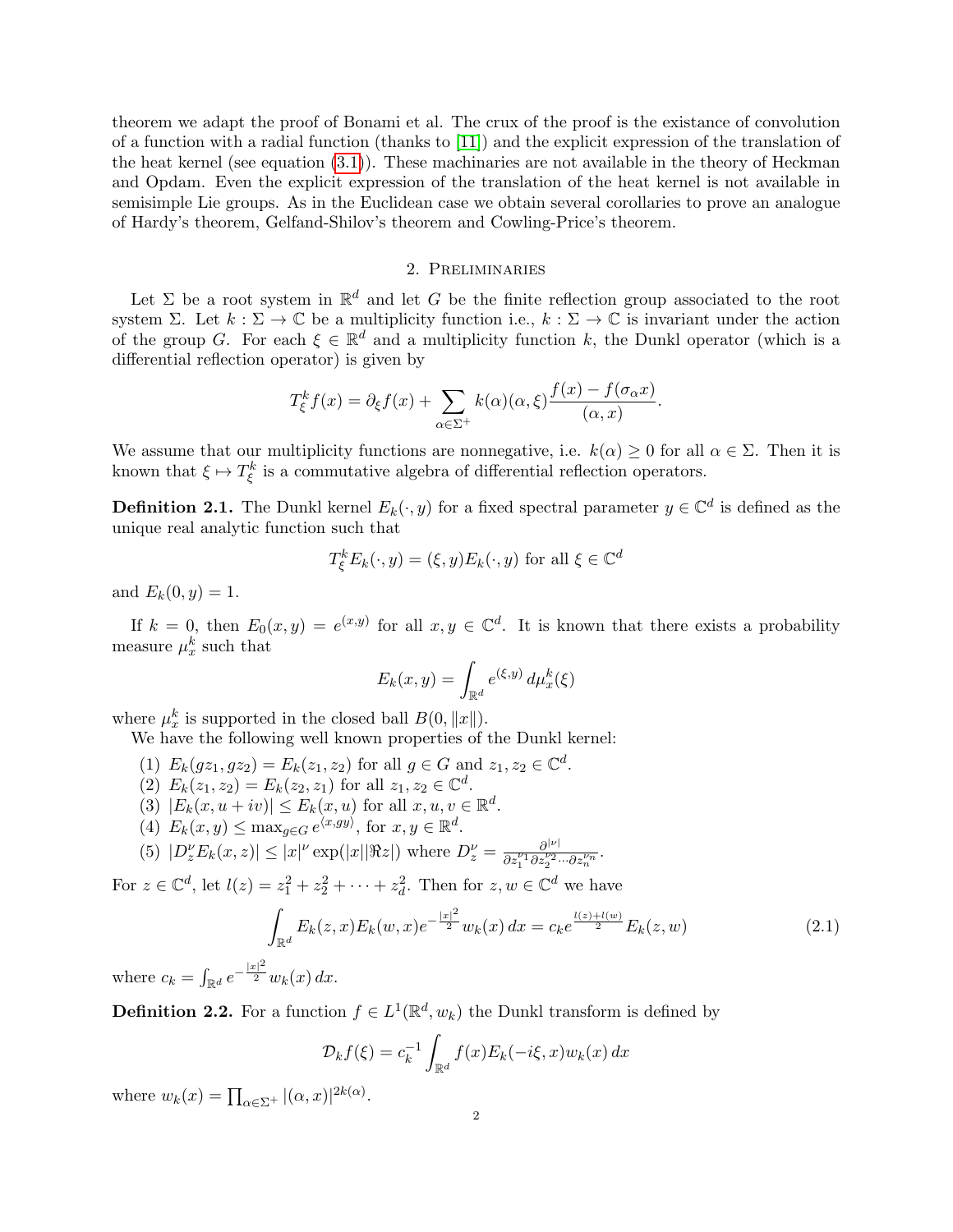It follows from equation [\(2.1\)](#page-1-0) that  $\mathcal{D}_k(e^{-|x|^2/2})(\xi) = e^{-|\xi|^2/2}$ . Also by the change of variable it follows that,  $\mathcal{D}_k(e^{-\delta|x|^2})(\xi) = \frac{1}{(2\delta)^{\nu+\frac{d}{2}}}e^{-\frac{|\xi|^2}{4\delta}}$  for  $\delta > 0$ .

We have the following well known properties of the Dunkl transform:

- (1) If  $f \in L^1(\mathbb{R}^d, w_k)$ , then  $\mathcal{D}_k f \in C_0(\mathbb{R}^d)$ .
- (2) If  $f \in L^1(\mathbb{R}^d, w_k)$  and  $\mathcal{D}_k f \in L^1(\mathbb{R}^d, w_k)$ , then the following inversion formula holds:

$$
f(x) = c_k^{-2} \int_{\mathbb{R}^d} \mathcal{D}_k f(\xi) E_k(i\xi, x) w_k(\xi) d\xi.
$$

- (3) The Dunkl transform on the Schwartz space  $\mathcal{S}(\mathbb{R}^d)$  extends uniquely to an isometric isomorphism from  $L^2(\mathbb{R}^d, w_k)$  onto  $L^2(\mathbb{R}^d, w_k)$ .
- (4) For  $j = 1, 2, \dots, d$  and  $f \in \mathcal{S}(\mathbb{R}^d)$ ,  $\mathcal{D}_k(ix_jf) = -T_{e_j}(\mathcal{D}_k f)$  where  $e_j$  is the j-th standard basis. Therefore for any polynomial  $p$ ,

$$
\mathcal{D}_k(p(x)e^{-\delta|x|^2})(\xi) = r(\xi)e^{-\frac{|\xi|^2}{4\delta}}
$$

where  $r$  is a polynomial of degree equal to deg  $p$ .

For  $f \in L^1(\mathbb{R}^d, w_k)$  we have

$$
\int_{\mathbb{R}^d} f(x) w_k(x) dx = \int_0^\infty \left( \int_{S^{d-1}} f(r\beta) w_k(\beta) d\sigma_d(\beta) \right) r^{2\nu+d-1} dr,
$$

where  $d\sigma_d$  is the normalized surface measure on the unit sphere  $S^{d-1}$  and  $\nu = \sum_{\alpha \in \Sigma^+} k(\alpha)$ . Therefore, if f is a radial integrable function then there exists a function F on  $\overline{\mathbb{R}}$  such that  $f(x) = F(||x||) = F(r)$  for  $||x|| = r$  and

<span id="page-2-0"></span>
$$
\int_{\mathbb{R}^d} f(x) w_k(x) \, dx = d_k \int_0^\infty F(r) r^{2\nu + d - 1} \, dr \tag{2.2}
$$

where  $d_k = \int_{S^{d-1}} w_k(\beta) d\sigma_d(\beta)$ .

#### 3. Beurling's theorem

Kawazoe and Mejjaoli (in [\[5\]](#page-9-0)) proved the following analogue of the Beurling's theorem in the setting of Dunkl transform:

<span id="page-2-1"></span>**Theorem 3.1.** (Kawazoe and Mejjaoli) Let  $N \in \mathbb{N}, \delta > 0$  and  $f \in L^2(\mathbb{R}^d, w_k)$  satisfies

$$
\int_{\mathbb{R}^d} \int_{\mathbb{R}^d} \frac{|f(x)| \, |D_k f(\xi)| \, |P(\xi)|^{\delta}}{(1+|x|+|\xi|)^N} e^{|x| \, |\xi|} w_k(x) dx \, d\xi < \infty
$$

where P is a polynomial of degree m. If  $N \geq d + m\delta + 2$ , then

$$
f(x) = \sum_{|s| < \frac{N-d-m\delta}{2}} a_s^k W_s^k(x, r) \ a.e.,
$$

where  $r > 0, a_s^k \in \mathbb{C}$ . Otherwise  $f(x) = 0$  a.e..

Here  $W_s^k(x,r)$  is defined as

$$
W_l^k(x,r) = \frac{i^{|l|}}{c_k^2} \int_{\mathbb{R}^d} \xi_1^{l_1} \cdots \xi_d^{l_d} e^{-r|\xi|^2} E_k(i\xi,x) w_k(\xi) d\xi.
$$

Then  $\mathcal{D}_k(W_l^k(\cdot,r))(\xi) = \frac{i^{|l|}}{c_k}$  $\frac{i^{|l|}}{c_k} \xi_1^{l_1} \cdots \xi_d^{l_d} e^{-r |\xi|^2}.$ 

We prove the following analogue of Beurling's theorem for Dunkl transform, which improves the theorem above. To prove the theorem we adapt the proof of Bonami, Demange and Jaming([\[1\]](#page-9-2)).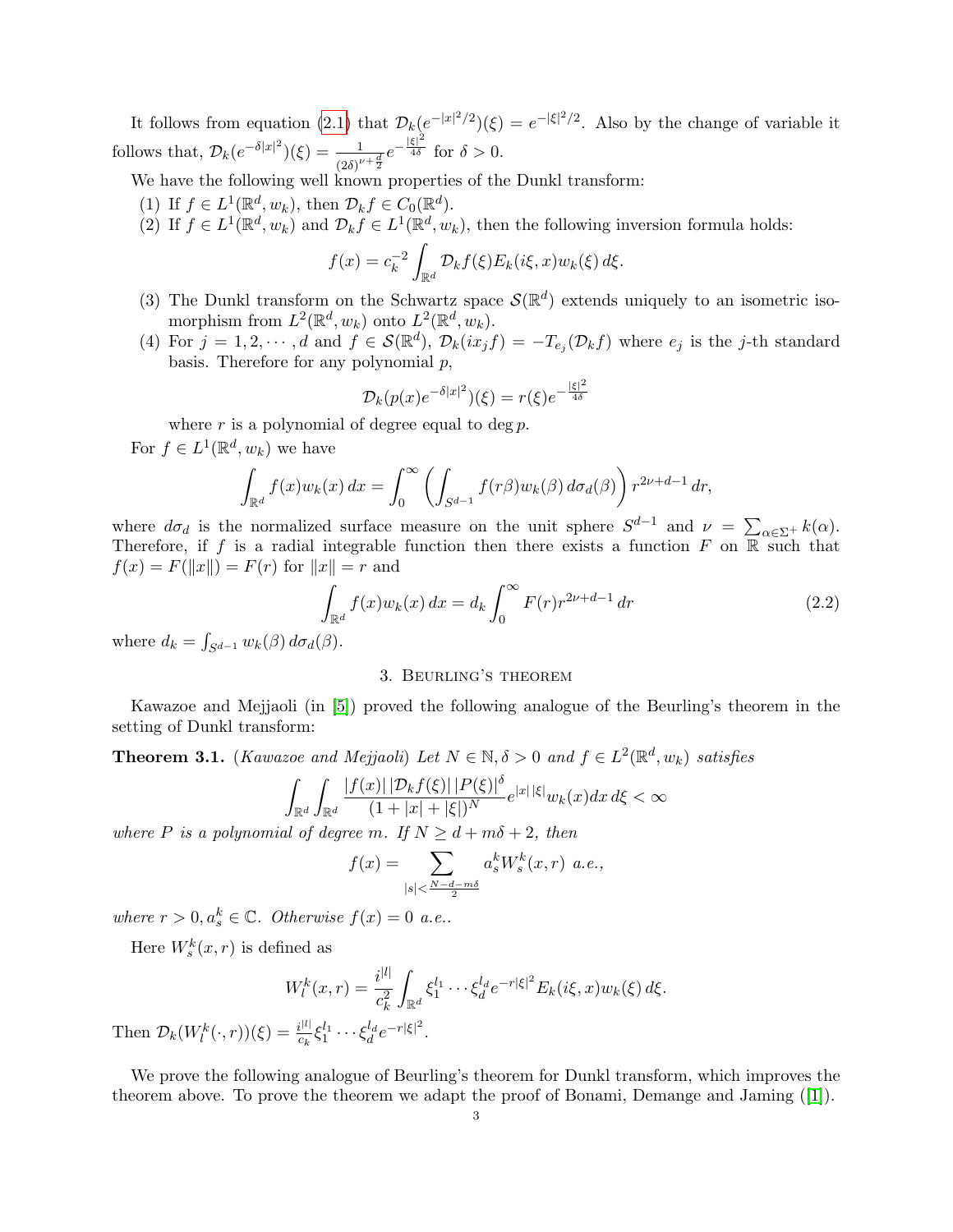<span id="page-3-1"></span>**Theorem 3.2.** Let  $f \in L^2(\mathbb{R}^d, w_k)$ , be such that,

$$
\int_{\mathbb{R}^d} \int_{\mathbb{R}^d} \frac{|f(x)| \, |D_k f(\xi)|}{(1+|x|+|\xi|)^N} E_k(x, \pm \xi) w_k(x) w_k(\xi) \, dx \, d\xi < \infty.
$$

Then

$$
f(x) = p(x)e^{-\delta|x|^2}
$$

for some polynomial p of  $\deg p < \frac{N-d}{2} - \nu$  and for some  $\delta > 0$ .

*Proof.* Step 1: Since f satisfies the condition above, for almost every  $\xi \in \mathbb{R}^d$  we have

$$
|\mathcal{D}_k f(\xi)| \int_{\mathbb{R}^d} \frac{|f(x)|}{(1+|x|)^N} E_k(x,\pm \xi) w_k(x) dx < \infty.
$$

Let  $\{\xi_1, \xi_2, \dots, \xi_d\}$  be a basis of  $\mathbb{R}^d$  such that  $\mathcal{D}_k f(\xi_i) \neq 0$  for all  $i = 1, \dots, d$ . Now

$$
\sum_{i=1}^{d} E_k(x, \xi_i) + \sum_{i=1}^{d} E_k(x, -\xi_i) = \sum_{i=1}^{d} \int_{\mathbb{R}^d} e^{\langle y, x \rangle} d\mu_{\xi_i}(y) + \sum_{i=1}^{d} \int_{\mathbb{R}^d} e^{\langle y, -x \rangle} d\mu_{\xi_i}(y)
$$
  
\n
$$
= \sum_{i=1}^{d} \int_{\mathbb{R}^d} (e^{\langle y, x \rangle} + e^{\langle y, -x \rangle}) d\mu_{\xi_i}(y)
$$
  
\n
$$
\geq C \sum_{i=1}^{d} \int_{\mathbb{R}^d} e^{|\langle y, x \rangle|} d\mu_{\xi_i}(y)
$$
  
\n
$$
\geq C \sum_{i=1}^{d} \int_{\mathbb{R}^d} (1 + |x|)^N d\mu_{\xi_i}(y)
$$
  
\n
$$
= C(1 + |x|)^N.
$$

Therefore we have  $f \in L^1(\mathbb{R}^d, w_k)$ . Similarly we can prove that  $\mathcal{D}_k f \in L^1(\mathbb{R}^d, w_k)$ 

**Step 2:** We consider the heat kernel  $q_t(x) = \frac{1}{(2t)^{\nu + \frac{d}{2}}} e^{-\frac{|x|^2}{4t}}$  for  $t > 0$ . Then we have  $\mathcal{D}_k q_t(\xi) = e^{-t|\xi|^2}$ . The translation of a suitable function  $f$  is given by

$$
\tau_y^k f(x) = \int_{\mathbb{R}^d} \mathcal{D}_k f(\xi) E_k(ix, \xi) E_k(-iy, \xi) w_k(\xi) d\xi.
$$

Then  $\mathcal{D}_k \tau_y^k f(\xi) = \mathcal{D}_k f(\xi) E_k(-iy, \xi)$ . For  $k = 0$ , the translation reduces to  $\tau_y^0 f(x) = f(x - y)$ . It follows from equation [\(2.1\)](#page-1-0) that the translation of the heat kernel is given by

<span id="page-3-0"></span>
$$
\tau_y^k q_t(x) = \frac{c_k}{(2t)^{\nu + \frac{d}{2}}} e^{-\left(\frac{|x|^2 + |y|^2}{4t}\right)} E_k(\frac{x}{\sqrt{2t}}, \frac{y}{\sqrt{2t}})
$$
(3.1)

(see [\[7\]](#page-9-10)). Let  $F(x) = (f * q_{1/2})(x)$ . Such convolution exists and  $F \in L^1 \cap L^2(\mathbb{R}^d, w_k)$  (thanks to [\[11,](#page-9-9) Theorem 4.1]). Also,  $\mathcal{D}_k F(\xi) = \mathcal{D}_k f(\xi) e^{-\frac{|\xi|^2}{2}}$ . Then,

$$
F(x) = \int_{\mathbb{R}^d} f(y) \tau_y^k q_{1/2}(x) w_k(y) dy = C \int_{\mathbb{R}^d} f(y) e^{-\left(\frac{|x|^2 + |y|^2}{2}\right)} E_k(x, y) w_k(y) dy.
$$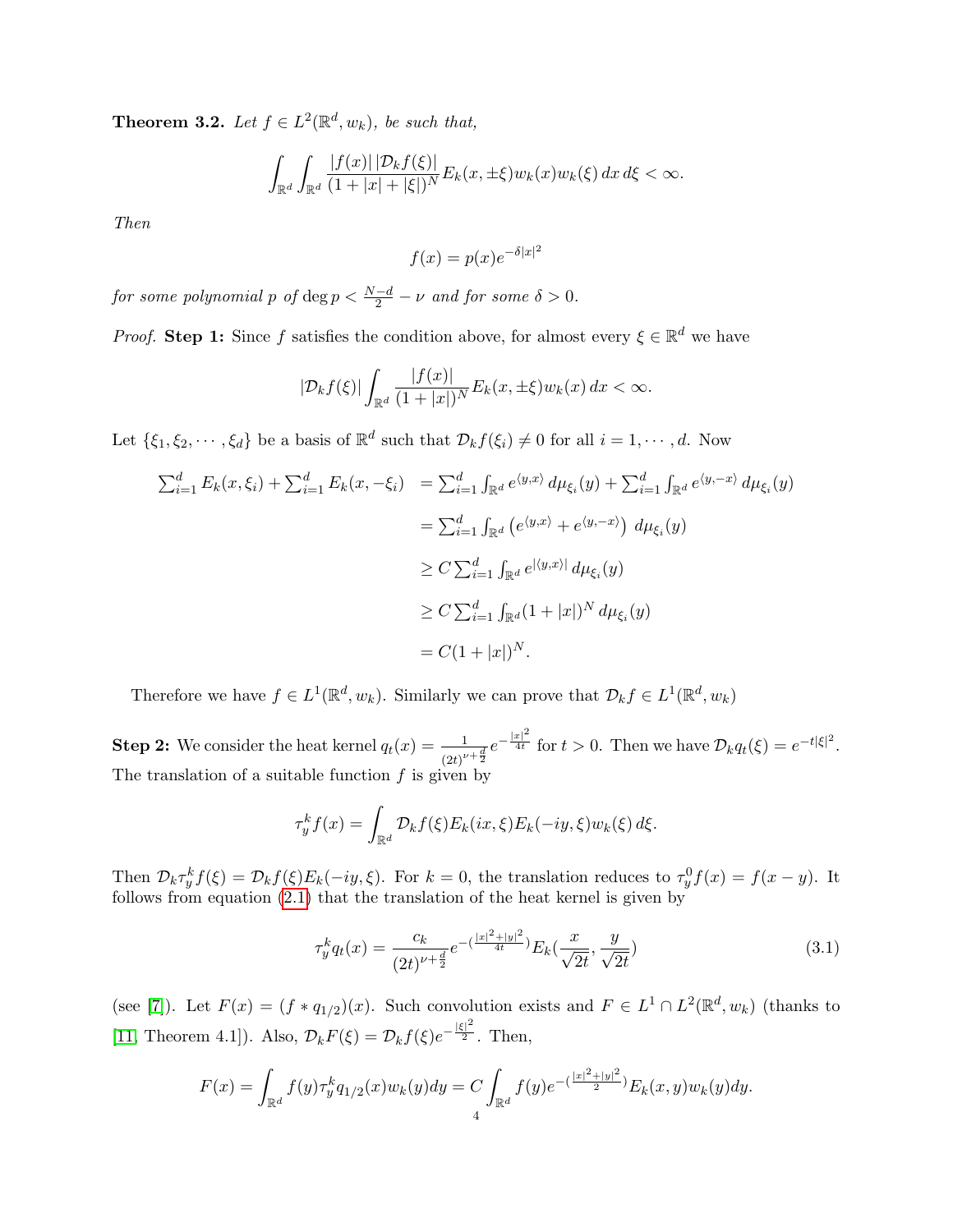Now

$$
\int_{\mathbb{R}^d} \int_{\mathbb{R}^d} \frac{|F(x)||\mathcal{D}_k F(\xi)|}{(1+|x|+|\xi|)^N} E_k(x, \pm \xi) w_k(x) w_k(\xi) dx d\xi
$$
\n
$$
= C \int_{\mathbb{R}^d} \int_{\mathbb{R}^d} \frac{1}{(1+|x|+|\xi|)^N} \left| \int_{\mathbb{R}^d} f(y) e^{-\left(\frac{|x|^2+|y|^2}{2}\right)} E_k(x, y) w_k(y) dy \right| |\mathcal{D}_k f(\xi)| e^{-\frac{1}{2}|\xi|^2}
$$
\n
$$
E_k(x, \pm \xi) w_k(x) w_k(\xi) dx d\xi
$$

$$
\leq C \int_{\mathbb{R}^d} \int_{\mathbb{R}^d} |f(y)| \, |\mathcal{D}_k f(\xi)| \int_{\mathbb{R}^d} \frac{e^{-\left(\frac{|x|^2+|y|^2+|\xi|^2}{2}\right)}}{(1+|x|+|\xi|)^N} E_k(x,y) E_k(x,\pm \xi) w_k(x) \, dx \, w_k(y) w_k(\xi) \, dy \, d\xi.
$$

We let  $\alpha = 1 + |y| + |\xi|$  and  $\mathcal{M} = \{x \in \mathbb{R}^d \mid \min_{\pm, g, g' \in G} |gy - x \pm g'x| \ge b\alpha\}$  for some fixed  $\frac{1}{\sqrt{2}}$  $\frac{1}{2} < b < 1.$ 

Then

$$
\int_{\mathcal{M}} e^{-\left(\frac{|x|^2+|y|^2}{2}\right)} \frac{1}{(1+|x|+|\xi|)^N} E_k(x,y) E_k(x,\pm \xi) e^{-\frac{|\xi|^2}{2}} w_k(x) dx
$$
  
\n
$$
\leq \max_{\widetilde{g} \in G} \int_{\mathcal{M}} e^{-\frac{|\xi|^2}{2}} e^{-\frac{|\widetilde{g}y|^2}{2}} e^{\langle x, \widetilde{g}y \rangle} e^{-\frac{|x|^2}{2}} E_k(x,\pm \xi) w_k(x) dx
$$
  
\n
$$
= \max_{\widetilde{g} \in G} \int_{\mathcal{M}} e^{-\left(\frac{|\widetilde{g}y-x|^2}{2}\right)} e^{-\frac{|\xi|^2}{2}} E_k(x,\pm \xi) w_k(x) dx
$$
  
\n
$$
\leq \max_{\widetilde{g}, g' \in G} \int_{\mathcal{M}} e^{-\left(\frac{|\widetilde{g}y-x|^2}{2}\right)} e^{-\frac{|g' \xi|^2}{2}} e^{\pm \langle x, g' \xi \rangle} w_k(x) dx
$$
  
\n
$$
= \max_{\widetilde{g}, g' \in G} e^{\pm \langle \widetilde{g}y, g' \xi \rangle} \int_{\mathcal{M}} e^{-\left(\frac{|\widetilde{g}y-x \pm g' \xi|^2}{2}\right)} w_k(x) dx
$$

Then the expression is less than equals to

$$
\max_{\tilde{g},g'\in G} e^{\pm \langle \tilde{g}y, g'\xi \rangle} p_1(|y|) p_2(|\xi|) e^{-\frac{b^2}{2}(1+|\xi|+|y|)^2}
$$

for some polynomials  $p_1, p_2$ . This is bounded by a constant C. Also, from step 1, we have

$$
E_k(y,\xi) + E_k(y,-\xi) \ge C(1+|y|+|\xi|)^N.
$$

This implies that,

$$
\int_{\mathcal{M}} e^{-\left(\frac{|x|^2+|y|^2}{2}\right)} \frac{1}{(1+|x|+|\xi|)^N} E_k(x,y) E_k(x,\pm \xi) e^{-\frac{|\xi|^2}{2}} w_k(x) dx \leq C \frac{E_k(y,\xi) + E_k(y,-\xi)}{(1+|y|+|\xi|)^N}.
$$

Therefore we have

$$
\int_{\mathcal{M}} e^{-\left(\frac{|x|^2 + |y|^2}{2}\right)} \frac{1}{(1+|x|+|\xi|)^N} E_k(x, y) E_k(x, \pm \xi) e^{-\frac{|\xi|^2}{2}} w_k(x) dx \leq C \max_{\pm} \frac{E_k(y, \pm \xi)}{(1+|y|+|\xi|)^N}.
$$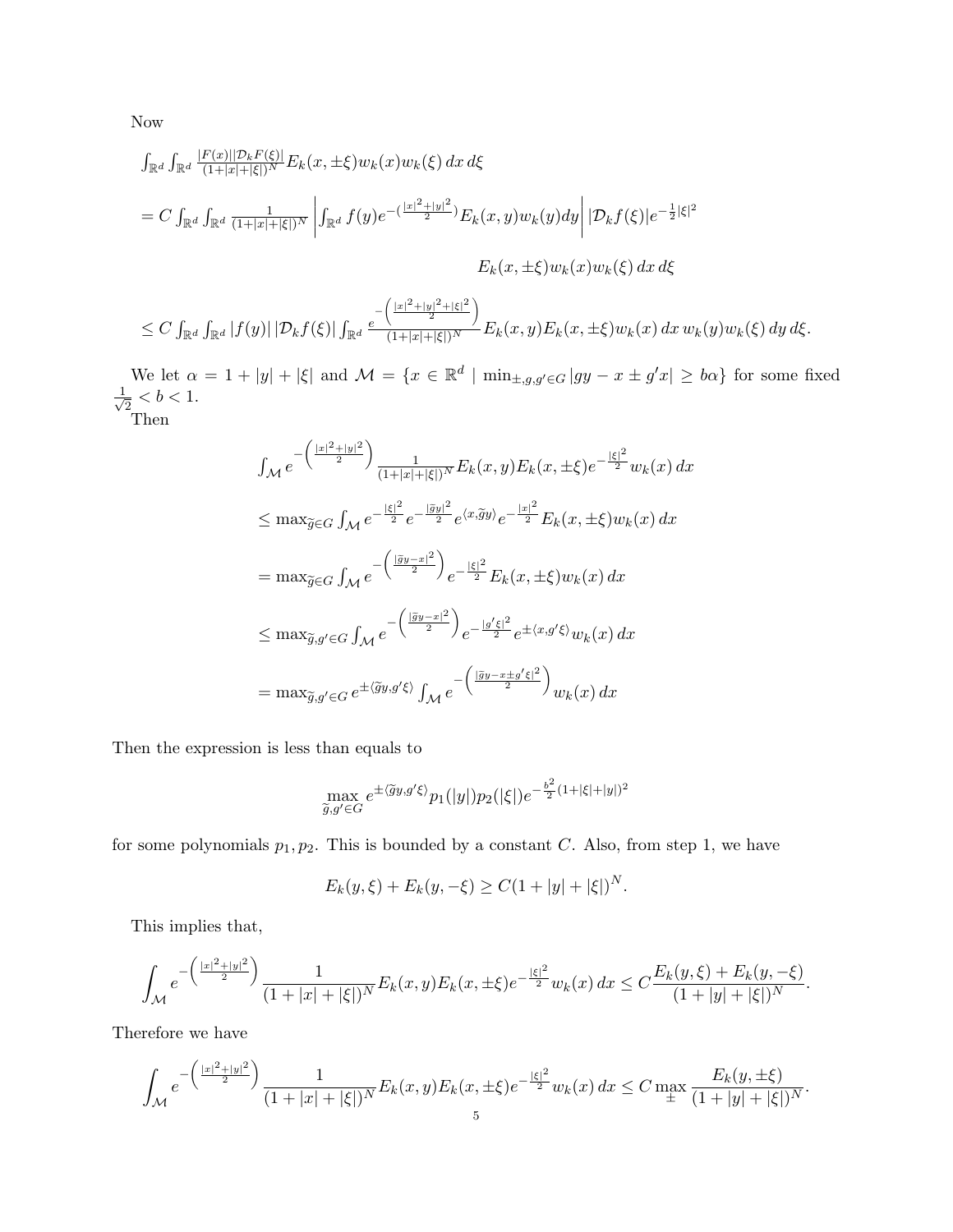Let  $g_0, g'_0 \in G$  be such that  $\min_{\pm,g,g'\in G} |gy - x \pm g'\xi| = |g_0y - x - g'_0\xi|$ . Then on  $\mathbb{R}^d \setminus \mathcal{M}$ , we have

$$
1 + |x| + |\xi| = 1 + |g_0y - (g_0y - x)| + |g'_0\xi|
$$
  
\n
$$
\geq 1 + \frac{1}{2}|g_0y - (g_0y - x)| + |g'_0\xi|
$$
  
\n
$$
\geq \frac{1}{2}(1 + |g_0y| + |g'_0\xi|) - 1/2|g_0y - x - g'_0\xi|
$$
  
\n
$$
\geq \frac{1-b}{2}\alpha.
$$

If  $g_0, g'_0 \in G$  be such that  $\min_{\pm,g,g'\in G} |gy - x \pm g'\xi| = |g_0y - x + g'_0\xi|$ , then similarly on  $\mathbb{R}^d \setminus \mathcal{M}$ , we have

$$
1+|x|+|\xi| \ge \frac{1}{2}(1+|g_0y|+|g_0'\xi|) - 1/2|g_0y - x + g_0'\xi| \ge \frac{1-b}{2}\alpha.
$$

Therefore,

$$
\int_{\mathbb{R}^d \backslash \mathcal{M}} e^{-\left(\frac{|\xi|^2 + |y|^2}{2}\right)} \frac{1}{(1 + |x| + |\xi|)^N} E_k(x, y) E_k(x, \pm \xi) e^{-\frac{|x|^2}{2}} w_k(x) dx
$$
\n
$$
\leq C \frac{1}{(1 + |y| + |\xi|)^N} e^{-\left(\frac{|\xi|^2 + |y|^2}{2}\right)} \int_{\mathbb{R}^d} E_k(x, y) E_k(x, \pm \xi) e^{-\frac{|x|^2}{2}} w_k(x) dx
$$
\n
$$
= C \frac{1}{(1 + |y| + |\xi|)^N} e^{-\left(\frac{|\xi|^2 + |y|^2}{2}\right)} E_k(y, \pm \xi) e^{\left(\frac{|\xi|^2 + |y|^2}{2}\right)}
$$
\n
$$
= C \frac{E_k(y, \pm \xi)}{(1 + |y| + |\xi|)^N}
$$

The last but one step follows from equation [\(2.1\)](#page-1-0). Hence

$$
\int_{\mathbb{R}^d} \int_{\mathbb{R}^d} \frac{|F(x)| |\mathcal{D}_k F(\xi)|}{(1+|x|+|\xi|)^N} E_k(x, \pm \xi) w_k(x) w_k(\xi) dx d\xi
$$
  
\n
$$
\leq C \max_{\pm} \int_{\mathbb{R}^d} \int_{\mathbb{R}^d} \frac{|f(y)| |\mathcal{D}_k f(\xi)|}{(1+|y|+|\xi|)^N} E_k(y, \pm \xi) w_k(y) w_k(\xi) dy d\xi
$$
  
\n
$$
< \infty.
$$

**Step 3:** We have  $F \in L^1(\mathbb{R}^d, w_k)$  and  $\mathcal{D}_k F \in L^1(\mathbb{R}^d, w_k)$ . Therefore,

$$
F(x) = c\mathcal{D}_k(\mathcal{D}_k F)(-x) \in \mathcal{C}_0(\mathbb{R}^d).
$$

Also, since  $w_k(x) \to \infty$  as  $|x| \to \infty$ , there exists  $M > 0$  such that  $w_k(x) > 1$  for all  $|x| > M$ . Then from Step 2, we get that

$$
\int_{|x|>M} \int_{\mathbb{R}^d} \frac{|F(x)| |D_k F(\xi)|}{(1+|x|+|\xi|)^N} E_k(x, \pm \xi) w_k(\xi) dx d\xi
$$
  
\n
$$
\leq \int_{|x|>M} \int_{\mathbb{R}^d} \frac{|F(x)| |D_k F(\xi)|}{(1+|x|+|\xi|)^N} E_k(x, \pm \xi) w_k(x) w_k(\xi) dx d\xi
$$
  
\n
$$
< \infty.
$$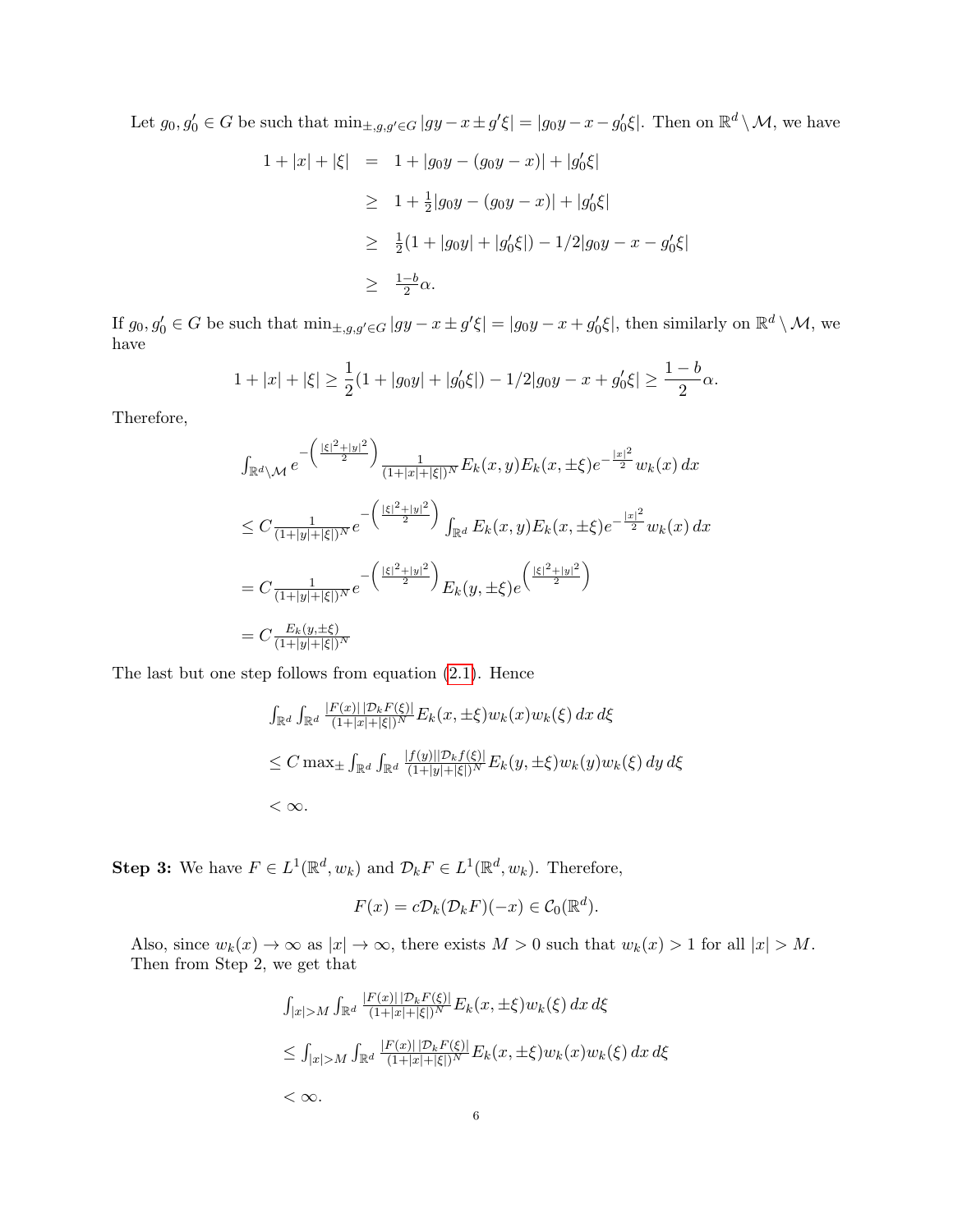Also

$$
\int_{|x| \le M} \int_{\mathbb{R}^d} \frac{|F(x)| |\mathcal{D}_k F(\xi)|}{(1+|x|)^N (1+|\xi|)^N} E_k(x, \pm \xi) w_k(\xi) dx d\xi
$$
  
\n
$$
\le \int_{|x| \le M} \frac{|F(x)|}{(1+|x|)^N} \int_{\mathbb{R}^d} \frac{|\mathcal{D}_k f(\xi)|}{(1+|\xi|)^N} e^{-\frac{1}{2}|\xi|^2} e^{|x| |\xi|} w_k(\xi) d\xi dx
$$
  
\n
$$
\le \int_{|x| \le M} \frac{|F(x)|}{(1+|x|)^N} \int_{\mathbb{R}^d} \frac{|\mathcal{D}_k f(\xi)|}{(1+|\xi|)^N} e^{-\frac{1}{2}|\xi|^2} e^{M |\xi|} w_k(\xi) d\xi dx
$$
  
\n
$$
\le C \int_{|x| \le M} \frac{|F(x)|}{(1+|x|)^N} \int_{\mathbb{R}^d} \frac{|\mathcal{D}_k f(\xi)|}{(1+|\xi|)^N} w_k(\xi) d\xi dx
$$
  
\n
$$
< \infty.
$$

Therefore we have

$$
\int_{\mathbb{R}^d} \int_{\mathbb{R}^d} \frac{|F(x)| \, |D_k F(\xi)|}{(1+|x|)^N (1+|\xi|)^N} E_k(x, \pm \xi) w_k(\xi) \, dx \, d\xi < \infty.
$$

Also

$$
\int_{|x|>M} |F(x)| dx \le \int_{|x|>M} |F(x)| w_k(x) dx < \infty
$$

and  $\int_{|x| \le M} |F(x)| dx < \infty$  implies that

$$
\int_{\mathbb{R}^d} |F(x)| \, dx < \infty.
$$

**Step 4:** Let  $\beta > 2$  be a fixed number. Then

$$
\int_{|x| \le R} \int_{\mathbb{R}^d} |F(x)| |\mathcal{D}_k F(\xi)| E_k(x, \pm \xi) w_k(\xi) dx d\xi
$$
  
\n
$$
\le \int_{|x| \le R} |F(x)| \left[ \int_{|\xi| > \beta R} |\mathcal{D}_k f(\xi)| e^{-\frac{1}{2}|\xi|^2} e^{R|\xi|} w_k(\xi) d\xi + \int_{|\xi| \le \beta R} |\mathcal{D}_k F(\xi)| E_k(x, \pm \xi) w_k(\xi) d\xi \right] dx
$$
  
\n
$$
\le C \int_{\mathbb{R}^d} |F(x)| dx + \int_{|x| \le R} \int_{|\xi| \le \beta R} |F(x)| |\mathcal{D}_k F(\xi)| E_k(x, \pm \xi) w_k(\xi) dx d\xi.
$$

The first term is finite as  $\int_{\mathbb{R}^d} |F(x)| dx < \infty$ . Also multiplying and dividing the polynomial  $(1 +$  $|x|^{N}(1+|\xi|)^{N}$  in the second term of the expression above, we get from step 3 that,

$$
\int_{|x| \le R} \int_{\mathbb{R}^d} |F(x)| |\mathcal{D}_k F(\xi)| E_k(x, \pm \xi) w_k(\xi) dx d\xi \le C(1+R)^{2N}
$$

 $\ddot{\phantom{a}}$ 

Step 5: It is easy to check that

$$
|\mathcal{D}_k F(\xi)| \leq C e^{-\frac{1}{2}|\xi|^2}.
$$

Using this and inversion formula, it follows that F admits a holomorphic extension to  $\mathbb{C}^d$  and also

$$
|F(z)| \le Ce^{\frac{1}{2}|z|^2} \text{ for all } z \in \mathbb{C}^d.
$$

For  $x \in \mathbb{R}^d$  and  $\theta \in \mathbb{R}$ , we have

$$
F(e^{i\theta}x) = C \int_{\mathbb{R}^d} \mathcal{D}_k F(\xi) E_k(i\xi, e^{i\theta}x) w_k(\xi) d\xi
$$
  

$$
= C \int_{\mathbb{R}^d} \mathcal{D}_k F(\xi) E_k(\xi, i e^{i\theta}x) w_k(\xi) d\xi
$$

Hence

$$
|F(e^{i\theta}x)| \le C \int_{\mathbb{R}^d} |\mathcal{D}_k F(\xi)| E_k(\xi, -x \sin \theta) w_k(\xi) d\xi.
$$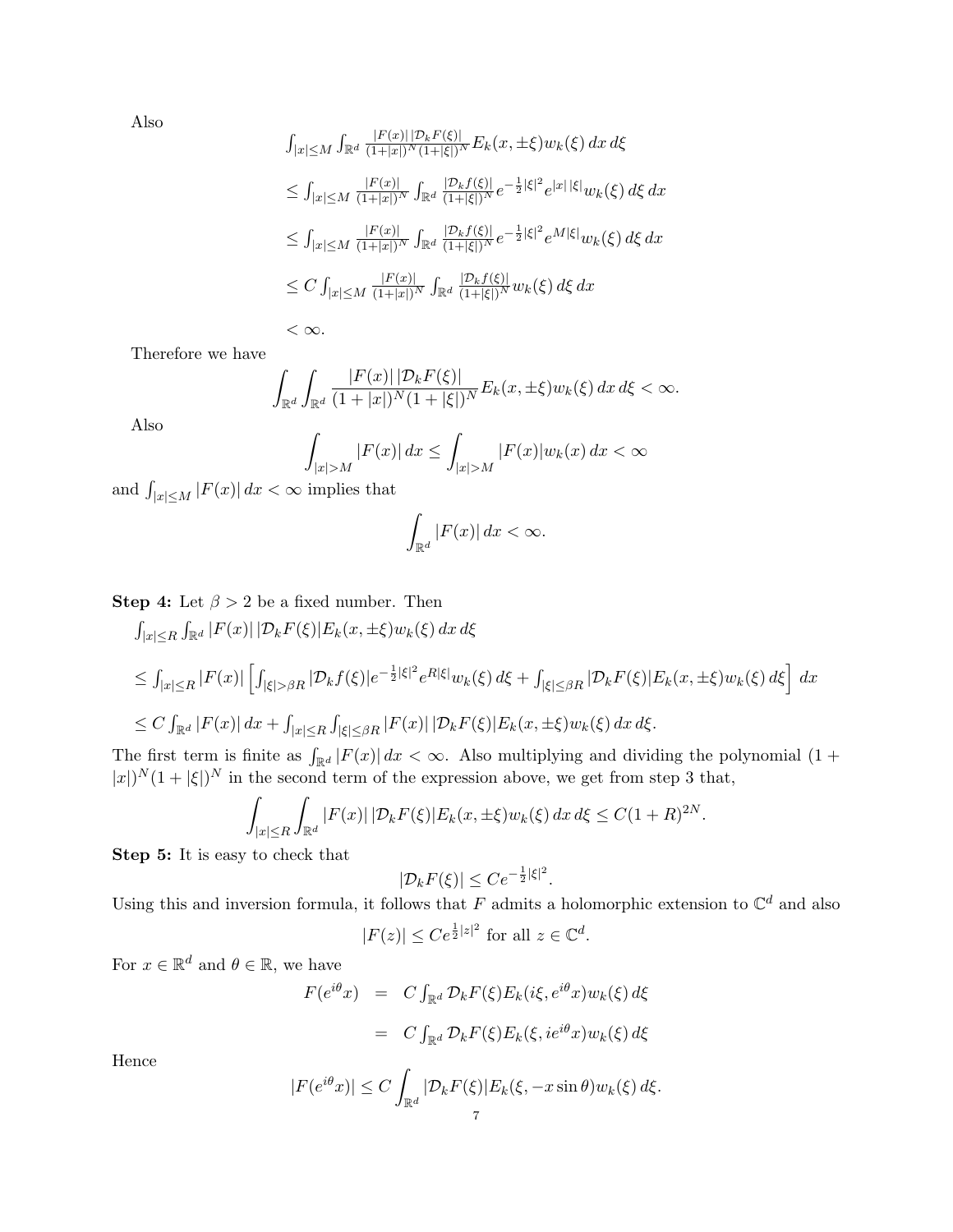But it is easy to check that

$$
E_k(\xi, -x\sin\theta) \le E_k(\xi, x) + E_k(\xi, -x).
$$

Therefore

<span id="page-7-0"></span>
$$
|F(e^{i\theta}x)| \le C \int_{\mathbb{R}^d} |\mathcal{D}_k F(\xi)| \left( E_k(x,\xi) + E_k(x,-\xi) \right) w_k(\xi) d\xi.
$$
 (3.2)

Then as in [\[1\]](#page-9-2) we will prove that  $F(z)F(iz)$  is a polynomial. Let

$$
\Gamma(z) = \int_0^{z_1} \cdots \int_0^{z_d} F(u) F(iu) \, du.
$$

To prove that  $F(z)F(iz)$  is a polynomial we will prove that  $\Gamma(z)$  is a polynomial on  $\mathbb{C}^d$ . For  $\eta=(\eta_1,\eta_2,\cdots,\eta_d)\in\mathbb{R}^d$  and  $0<\alpha<\beta_0$ , let  $\Gamma^{(\alpha)}_\eta$  be defined on  $\mathbb C$  by

$$
\Gamma_{\eta}^{(\alpha)}(z) = \int_0^{\eta_1 z} \cdots \int_0^{\eta_d z} F(e^{-i\alpha}u) F(iu) du.
$$

Then using step 4 and equation [\(3.2\)](#page-7-0), it is easy to check that  $\Gamma_{\eta}^{(\alpha)}$  has polynomial growth on  $e^{i\alpha}$ R and on iR (which does not depend on  $\alpha$ ). Therefore the same estimate will valid inside the angular sector by the Phragmén-Lindelhöf theorem and extends to  $\Gamma_n(z) := \Gamma(z\eta)$ . Also the similar estimate will valid on other three quadrants and get that  $\Gamma_{\eta}$  is a polynomial. This will imply that  $\Gamma$  is a polynomial on  $\mathbb{C}^d$ . This proves that  $F(z)F(iz)$  is a polynomial.

Step 6: Using [\[1,](#page-9-2) Lemma 2.3] we get that,

$$
F(x) = \widetilde{p}(x)e^{-a|x|^2}
$$

for some polynomial  $\tilde{p}$  and for some  $a > 0$ . Also it follows from [\[1,](#page-9-2) Proposition 2.1] and equation  $(2, 2)$  that the degree of the polynomial  $\tilde{p}$  actions  $\text{diag} \tilde{p} \leq \frac{N-d}{n}$  is Therefore [\(2.2\)](#page-2-0) that the degree of the polynomial  $\tilde{p}$  satisfies deg  $\tilde{p} < \frac{N-d}{2} - \nu$ . Therefore,

$$
f * q_{1/2}(x) = \tilde{p}(x)e^{-a|x|^2}.
$$

Taking Dunkl transform on both side we get

$$
\mathcal{D}_k f(\xi) e^{-\frac{1}{2}|\xi|^2} = r(\xi) e^{-\frac{1}{4a}|\xi|^2}
$$

where r is a polynomial of degree=deg p. That is

$$
\mathcal{D}_k f(\xi) = r(\xi) e^{-(\frac{1}{4a} - \frac{1}{2})|\xi|^2}.
$$

Taking again Dunkl transform we get

$$
f(x) = p(x)e^{-\frac{a}{1-2a}|x|^2}
$$

 $\Box$ 

for some polynomial p of degree= $\deg \widetilde{p} < \frac{N-d}{2} - \nu$  and  $0 < a < \frac{1}{2}$ .

Remark 3.3. This theorem improves the result of Kawazoe and Mejjaoli (Theorem [3.1\)](#page-2-1). In fact if a function f satisfies condition of Theorem [3.1,](#page-2-1) then it is easy to check that it satisfies the condition of the Theorem [3.2](#page-3-1) with N replaced by  $N + 2\nu - m\delta$ . Therefore by Theorem 3.2 it follows that  $f(x) = p(x)e^{-a|x|^2}$  where p is a polynomial of degree  $\lt \frac{N-m\delta-d}{2}$  $\frac{m\delta - d}{2}$  and  $a > 0$ .

<span id="page-7-1"></span>**Corollary 3.4.** Let  $f \in L^2(\mathbb{R}^d, w_k)$ , be such that,

$$
\int_{\mathbb{R}^d} \int_{\mathbb{R}^d} \frac{|f(x)| \, |D_k f(\xi)|}{(1+|x|)^N (1+|\xi|)^N} e^{|x| \, |\xi|} w_k(x) w_k(\xi) \, dx \, d\xi < \infty.
$$

Then

$$
f(x) = p(x)e^{-\delta|x|^2}
$$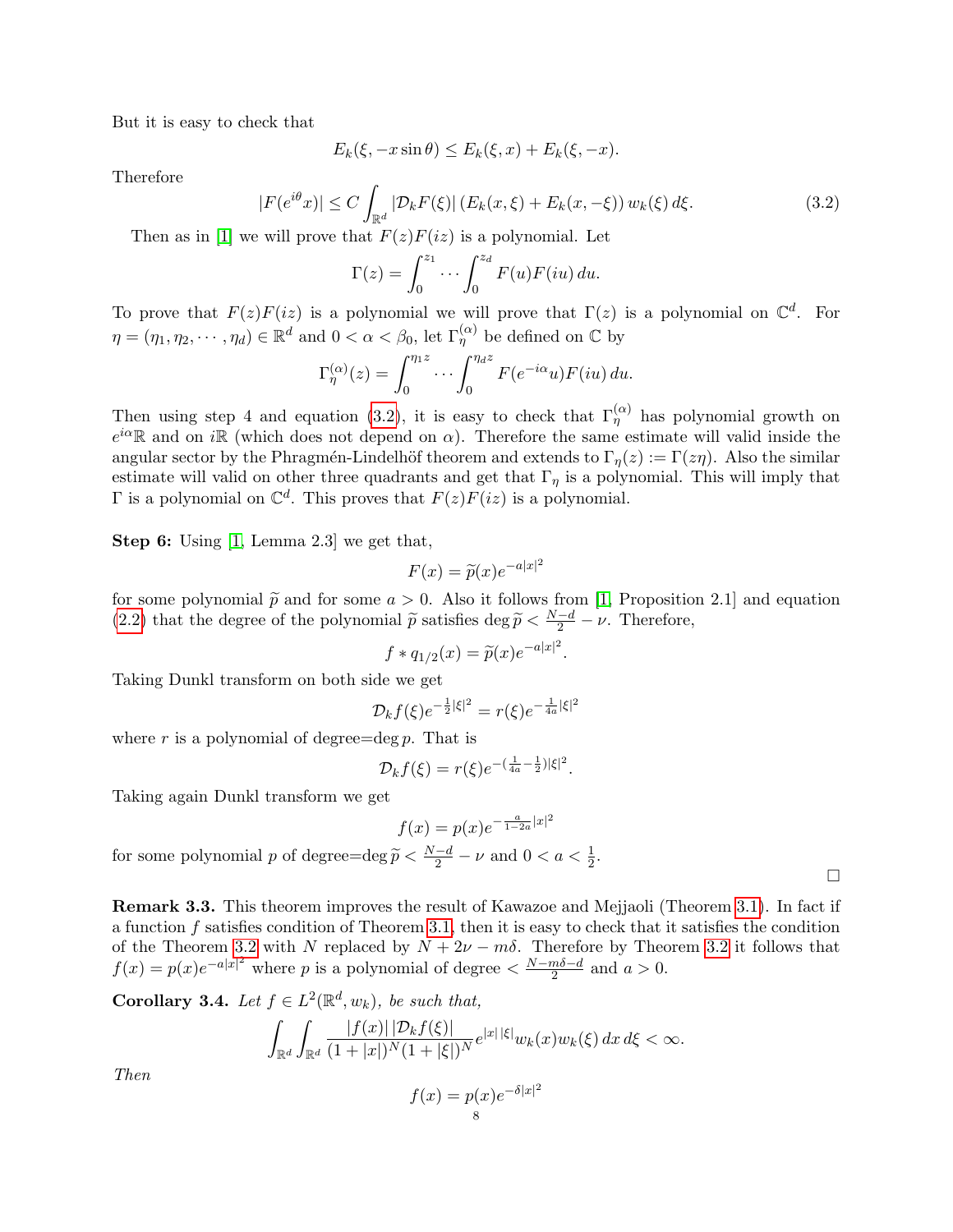for some polynomial p of  $\deg p < N - \nu - \frac{d}{2}$  $rac{d}{2}$  and for some  $\delta > 0$ .

*Proof.* To prove the Corollary we just have to use the facts that  $E_k(x, \pm y) \leq e^{|x||y|}$  and

$$
(1+|x|+|y|)^{2N} \ge (1+|x|)^N (1+|y|)^N.
$$

**Corollary 3.5.** (*Hardy's theorem*) Let  $f \in L^2(\mathbb{R}^d, w_k)$  be such that  $|f(x)| \leq C(1+|x|)^N e^{-\alpha|x|^2}$ 

and

$$
|\mathcal{D}_k f(\xi)| \le C(1+|\xi|)^N e^{-\beta |\xi|^2}.
$$

Then

(1) 
$$
f = 0
$$
 if  $\alpha\beta > \frac{1}{4}$ .  
\n(2)  $f(x) = p(x)e^{-\delta|x|^2}$  for some  $\delta > 0$  and p a polynomial of degree  $\langle N+1+\frac{d}{2}$  if  $\alpha\beta = \frac{1}{4}$ .

Proof. We have

$$
\int_{\mathbb{R}^d} \int_{\mathbb{R}^d} \frac{|f(x)| |\mathcal{D}_k f(\xi)|}{(1+|x|)^{N_1} (1+|\xi|)^{N_1}} e^{|x| |\xi|} w_k(x) w_k(\xi) dx d\xi
$$
  

$$
\leq \int_{\mathbb{R}^d} \int_{\mathbb{R}^d} \frac{e^{- (\sqrt{\alpha}|x| - \sqrt{\beta}|\xi|)^2}}{(1+|x|)^{N_1-N} (1+|\xi|)^{N_1-N}} e^{(1-2\sqrt{\alpha \beta})|x| |\xi|} w_k(x) w_k(\xi) dx d\xi
$$

Then if  $\alpha\beta > \frac{1}{4}$ , the expression above for  $N_1 = 0$  is finite. Hence by Corollary [3.4](#page-7-1)  $f = 0$ . 4

If  $\alpha\beta=\frac{1}{4}$  $\frac{1}{4}$ , then the expression above is finite if  $N_1 - N - \nu > d$  i.e. if  $N_1 > N + \nu + d$  and in that case  $f(x) = p(x)e^{-\delta|x|^2}$  for some  $\delta > 0$  and for some polynomial p of degree  $\langle N+1+\frac{d}{2}, \square \rangle$ 

**Corollary 3.6.** (Gelfand-Shilov theorem) Let  $f \in L^2(\mathbb{R}^d, w_k)$  be such that for  $1 \leq p, q < \infty$ ,

$$
\int_{\mathbb{R}^d} \frac{|f(x)|}{(1+|x|)^N} e^{\frac{(\alpha|x|)^p}{p}} w_k(x) dx < \infty
$$

and

$$
\int_{\mathbb{R}^d} \frac{|\mathcal{D}_k f(\xi)|}{(1+|\xi|)^N} e^{\frac{(\beta|\xi|)^q}{q}} w_k(\xi) d\xi < \infty.
$$

Then

- (1)  $f = 0$  if  $\alpha \beta > 1$ .
- (2)  $f(x) = p(x)e^{-\delta|x|^2}$  for some  $\delta > 0$  and p a polynomial of degree  $\lt N \nu \frac{d}{2}$  $\frac{d}{2}$  if  $\alpha\beta=1$ .

To prove the corollary we have to use the inequality  $\alpha\beta|x||\xi| \leq \frac{\alpha^p}{n}$  $\frac{\alpha^p}{p}|x|^p + \frac{\beta^q}{q}$  $\frac{\partial^q}{\partial q}|\xi|^q.$ 

**Corollary 3.7.** (Cowling-Price theorem) Let  $f \in L^2(\mathbb{R}^d, w_k)$  be such that for  $1 \leq p, q < \infty$ ,

$$
\int_{\mathbb{R}^d} \frac{|f(x)|^p}{(1+|x|)^N} e^{\alpha p|x|^2} w_k(x) dx < \infty
$$

and

$$
\int_{\mathbb{R}^d}\frac{|\mathcal{D}_kf(\xi)|^q}{(1+|\xi|)^N}e^{\beta q|\xi|^2}w_k(\xi)\,d\xi<\infty.
$$

Then

(1)  $f = 0$  if  $\alpha \beta > \frac{1}{4}$ . (2)  $f(x) = p(x)e^{-\delta|x|^2}$  for some polynomial p and for some  $\delta > 0$  if  $\alpha\beta = \frac{1}{4}$  $\frac{1}{4}$ .  $\Box$